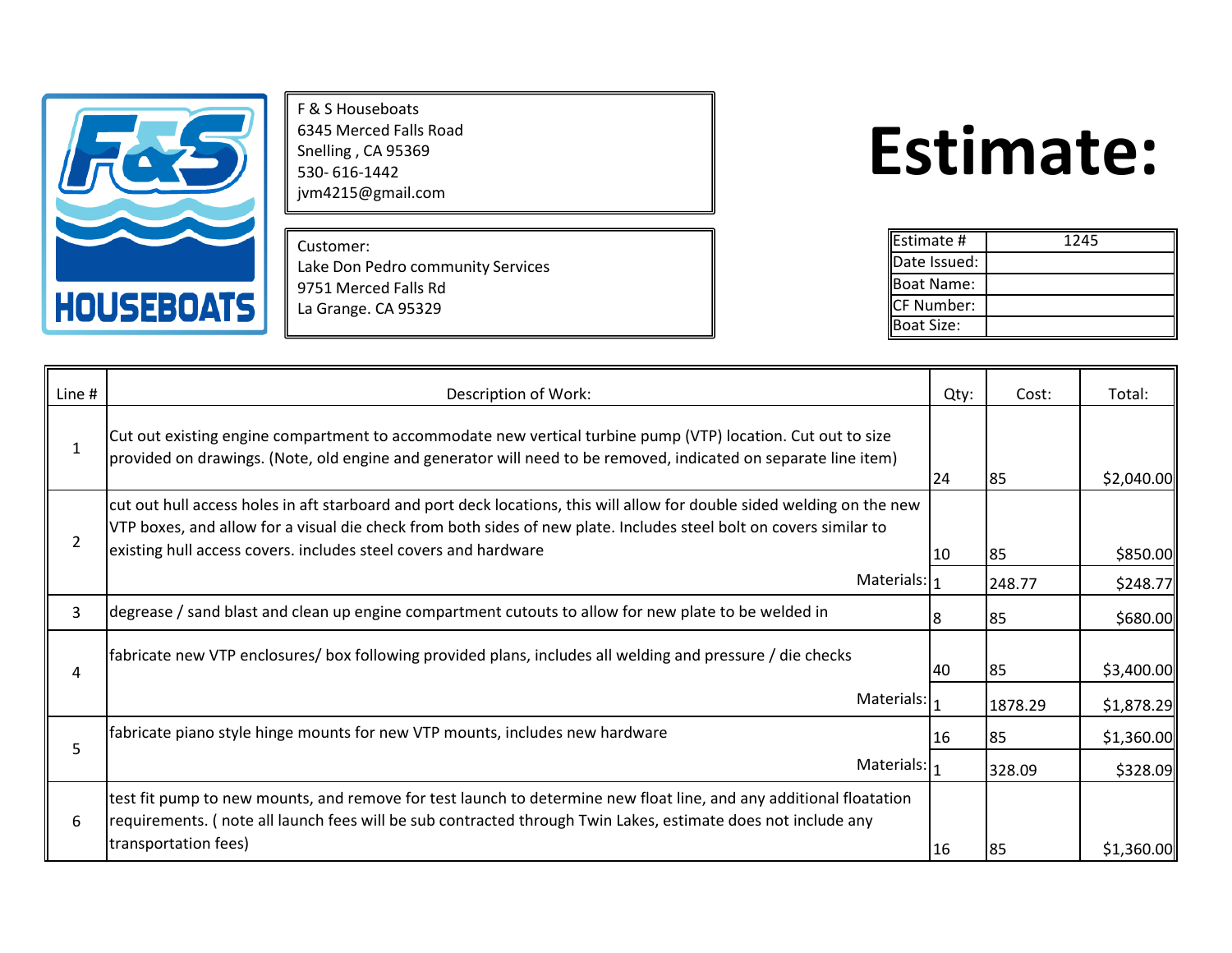| $\overline{7}$ | remove existing hull access man hole covers and perform visual inspection, perform ultrasonic testing at 25<br>locations, provide written report of hull inspection. Reinstall man hole covers                                                                                                                                                                                                                                                                                          | 12 | 85             | \$1,020.00 |
|----------------|-----------------------------------------------------------------------------------------------------------------------------------------------------------------------------------------------------------------------------------------------------------------------------------------------------------------------------------------------------------------------------------------------------------------------------------------------------------------------------------------|----|----------------|------------|
| 8              | fabricate new transom mount for mercury 115 hp outboard engine. Includes tubing and plate needed for transom<br>fabrication, includes providing cut out in aft deck for new engine, does not include engine box/ cover. Includes pre<br>fabrication shop drawings for approval                                                                                                                                                                                                          | 24 | 85             |            |
|                |                                                                                                                                                                                                                                                                                                                                                                                                                                                                                         |    |                | \$2,040.00 |
|                | Materials: 1                                                                                                                                                                                                                                                                                                                                                                                                                                                                            |    | 534.62         | \$534.62   |
| 9              | cut off and remove old vent stacks, plate over any open holes/ vents in deck, perform die check on all welding                                                                                                                                                                                                                                                                                                                                                                          | 26 | 85             | \$2,210.00 |
|                | Materials: 1                                                                                                                                                                                                                                                                                                                                                                                                                                                                            |    | 58.12          | \$58.12    |
| 10             | Prep top deck for Sonoguard vehicle traffic rated waterproof coating                                                                                                                                                                                                                                                                                                                                                                                                                    | 32 | 85             | \$2,720.00 |
| 11             | Apply Sonoguard vehicle traffic rated waterproof coating to deck, includes primer, base coats, and top coats. Color is<br>tan, includes rubber granule aggregate and all materials                                                                                                                                                                                                                                                                                                      | 34 | 85             |            |
|                | Materials: 1                                                                                                                                                                                                                                                                                                                                                                                                                                                                            |    | 3982.48        | \$2,890.00 |
|                |                                                                                                                                                                                                                                                                                                                                                                                                                                                                                         |    |                | \$3,982.48 |
| 12             | Fabricate mounts for hand crank winches located on aft deck to lift pumps for transport. Includes materials for<br>mounts, and 2 winches and install. Does not include any anchor point or cable mount on pumps                                                                                                                                                                                                                                                                         |    | 85             | \$510.00   |
|                | Materials: 1                                                                                                                                                                                                                                                                                                                                                                                                                                                                            |    | $\overline{1}$ | \$403.47   |
| 13             | Fabricate and install over head bridge crane according to provided plans. Vertical post, fixed girders, runway beam,<br>and spanner beam will be fabricated, bridge trolley, hoist trolley, and hoist will be purchased and installed. Includes<br>hardware, and installation. Note: advise increasing lower post mounts and adding gussets to post. larger base pad<br>will eliminate the need for a below deck gusset to be added in for pad support. estimate does not include below | 32 | 85             |            |
|                | deck / hull interior welding.                                                                                                                                                                                                                                                                                                                                                                                                                                                           |    |                | \$2,720.00 |
|                | Materials: 1                                                                                                                                                                                                                                                                                                                                                                                                                                                                            |    | 3754           | \$3,754.00 |
| 14             | Fabricate and install front work deck, estimate includes building to provided plans                                                                                                                                                                                                                                                                                                                                                                                                     | 30 | 85             | \$2,550.00 |
|                | Materials: 1                                                                                                                                                                                                                                                                                                                                                                                                                                                                            |    | 2650           | \$2,650.00 |